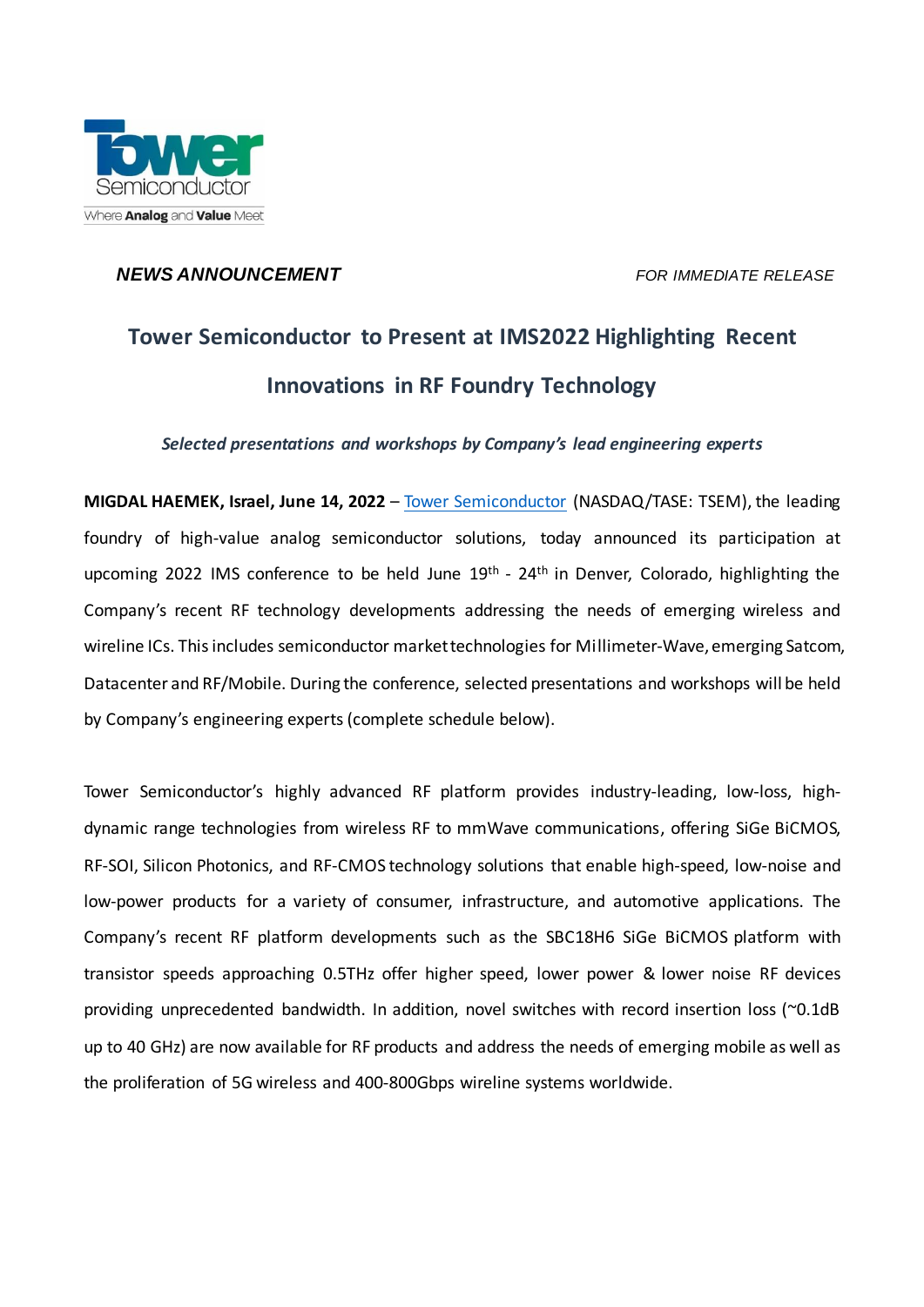### **Presentation and workshop schedule**:

| <b>Date and Session</b>                            | <b>Topic</b>                                                                                                                     | <b>Speaker</b>       |
|----------------------------------------------------|----------------------------------------------------------------------------------------------------------------------------------|----------------------|
| June 20, 2022<br>WMB-4                             | <b>Foundry Technologies for Satcom and Emerging</b><br><b>Commercial Wireless</b>                                                | Dr. David Howard     |
| June 20, 2022<br>$WMC-1$                           | Chalcogenide-Based Phase-Change Material RF<br>Switches: Fundamentals, Design Considerations,<br>and Circuit/System Applications | Dr. Nabil El-Hinnawy |
| June 20, 2022<br>$WMH-2$                           | Characterizing and Modeling of Safe Operating Area<br>for SiGe NPNs in Tower's SBC18 Technology                                  | Dr. Samir Chaudhry   |
| June 21, 2022<br>$11:30$ am<br>Cadence booth #5050 | RF and mmWave IC Design Solutions for Cadence<br>tools on Tower's SiGe BiCMOS and RF SOI<br>technologies                         | Dr. Samir Chaudhry   |

To meet with Tower's engineering team during the conference, visit the Company's **booth #4017.**

For additional details and registration, please visit the event webpage [here](https://ims-ieee.org/ims2022).

For additional information about the Company's RF platform offering, visit [here.](https://towersemi.com/technology/rf-and-hpa/)

#### **About Tower Semiconductor**

Tower Semiconductor Ltd. (NASDAQ: TSEM, TASE: TSEM), the leading foundry of high value analog semiconductor solutions, provides technology and manufacturing platforms for integrated circuits (ICs) in growing markets such as consumer, industrial, automotive, mobile, infrastructure, medical and aerospace and defense. Tower Semiconductor focuses on creating positive and sustainable impact on the world through long term partnerships and its advanced and innovative analog technology offering, comprised of a broad range of customizable process platforms such as SiGe, BiCMOS, mixed-signal/CMOS, RF CMOS, CMOS image sensor, non-imaging sensors, integrated power management (BCD and 700V), photonics, and MEMS. Tower Semiconductor also provides world-class design enablement for a quick and accurate design cycle as well as process transfer services including development, transfer, and optimization, to IDMs and fabless companies. To provide multi-fab sourcing and extended capacity for its customers, Tower Semiconductor owns two manufacturing facilities in Israel (150mm and 200mm), two in the U.S. (200mm), three facilities in Japan (two 200mm and one 300mm) which it owns through its 51% holdings in TPSCo and is sharing a 300mm manufacturing facility being established in Italy with ST. For more information, please visit [www.towersemi.com.](http://www.towersemi.com/)